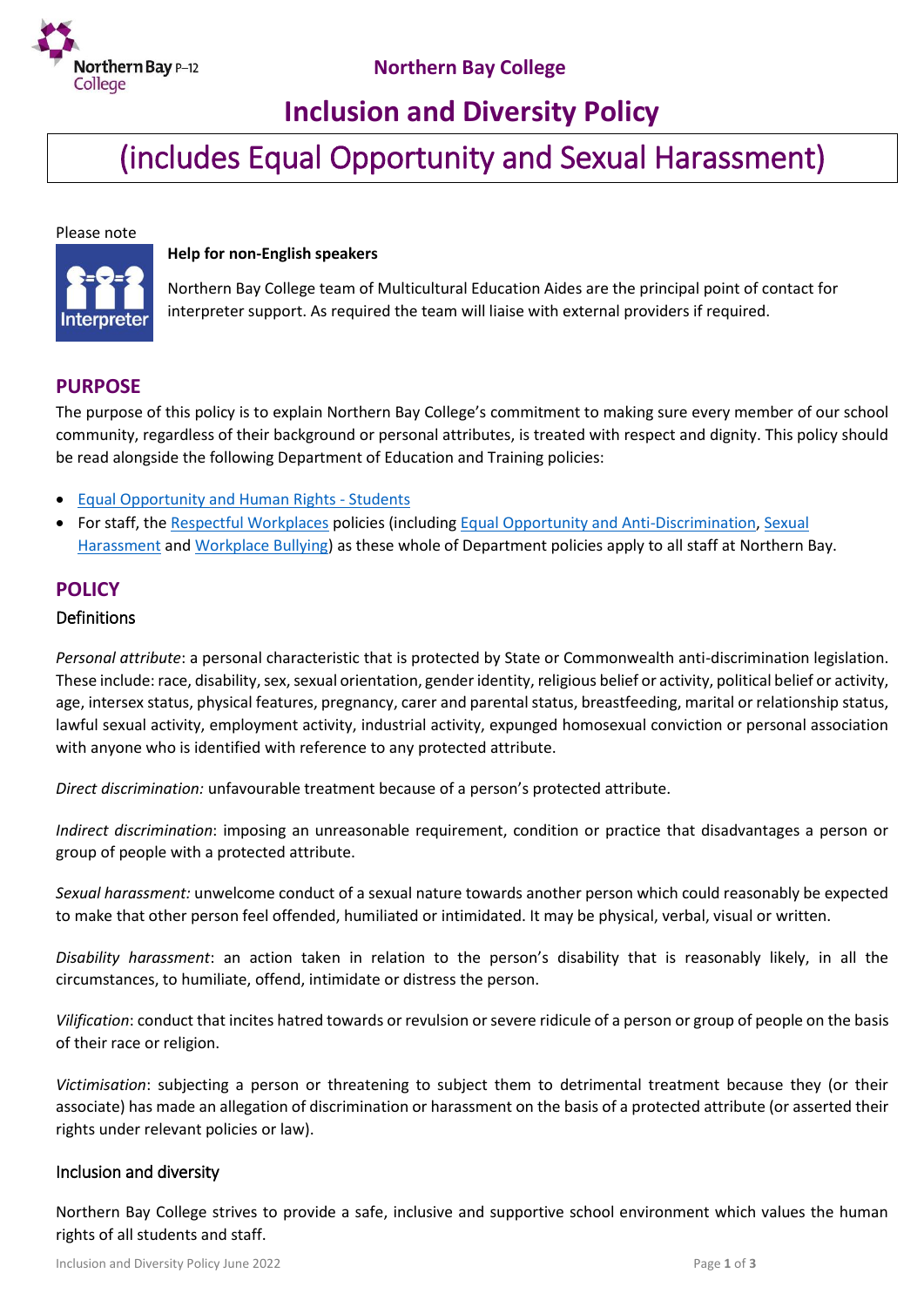Northern Bay College is committed to creating a school community where all members of our school community are welcomed, accepted and treated equitably and with respect regardless of their backgrounds or personal attributes such as race, language, religious beliefs, gender identity, disability or sexual orientation so that they can participate, achieve and thrive at school.

Northern Bay College acknowledges and celebrates the diversity of backgrounds and experiences in our school community and we will not tolerate behaviours, language or practices that label, stereotype or demean others. At Northern Bay College we value the human rights of every student and we take our obligations under anti-discrimination laws and the Charter of Human Rights and Responsibilities seriously.

Northern Bay College will:

- Actively nurture and promote a culture where everyone is treated with respect and dignity
- ensure that students are not discriminated against (directly or indirectly) and where necessary, are reasonably accommodated to participate in their education and school activities on the same basis as their peers
- acknowledge and respond to the diverse needs, identities and strengths of all students
- encourage empathy and fairness towards others
- challenge stereotypes that promote prejudicial and biased behaviours and practices
- contribute to positive learning, engagement and wellbeing outcomes for students
- respond to complaints and allegations appropriately and ensure that students are not victimised
- provide a variety of programs that will address the specific needs of students in relation to gender, additional learning needs, disabilities and impairments, giftedness and students from language backgrounds other than English
- will identify and cater for the different needs of particular cohorts of students when developing its curriculum plan.

Bullying, unlawful discrimination, harassment, vilification and other forms of inappropriate behaviour targeting individuals or groups because of their personal attributes will not be tolerated at Northern Bay College. We will take appropriate measures, consistent with our *Student Wellbeing and Engagement* and *Bullying* policies to respond to students who demonstrate these behaviours at our school.

Students who may have experienced or witnessed this type of behaviour are encouraged to speak up and to let their teachers, parents or carers know about those behaviours to ensure that inappropriate behaviour can be addressed.

## **Reasonable adjustments for students with disabilities**

Northern Bay College also understands that it has a legal obligation to make reasonable adjustments to accommodate students with disabilities. A reasonable adjustment is a measure or action taken to assist students with disabilities to participate in their education on the same basis as their peers. Reasonable adjustments will be made for students with disabilities in consultation with the student, their parents or carers, their teachers and if appropriate, their treating practitioners. Our school may consult through Student Support Group processes and in other less formal ways. For more information about support available for students with disabilities, and communicating with us in relation to a student's disability, please refer to our school's *Student Wellbeing and Engagement* policy or contact your campus administration office for further information.

# **COMMUNICATION**

This policy will be communicated to our school community in the following ways:

- Available publicly on our school's website
- Included in staff induction processes and staff training
- Included in staff handbook/manual
- Hard copy available from school administration upon request

# **Related policies AND RESOURCES**

*[Student Wellbeing and Engagement](https://www.nbc.vic.edu.au/uploads/PDFS/STUDENT-WELLBEING-AND-ENGAGEMENT-POLICY.pdf)*